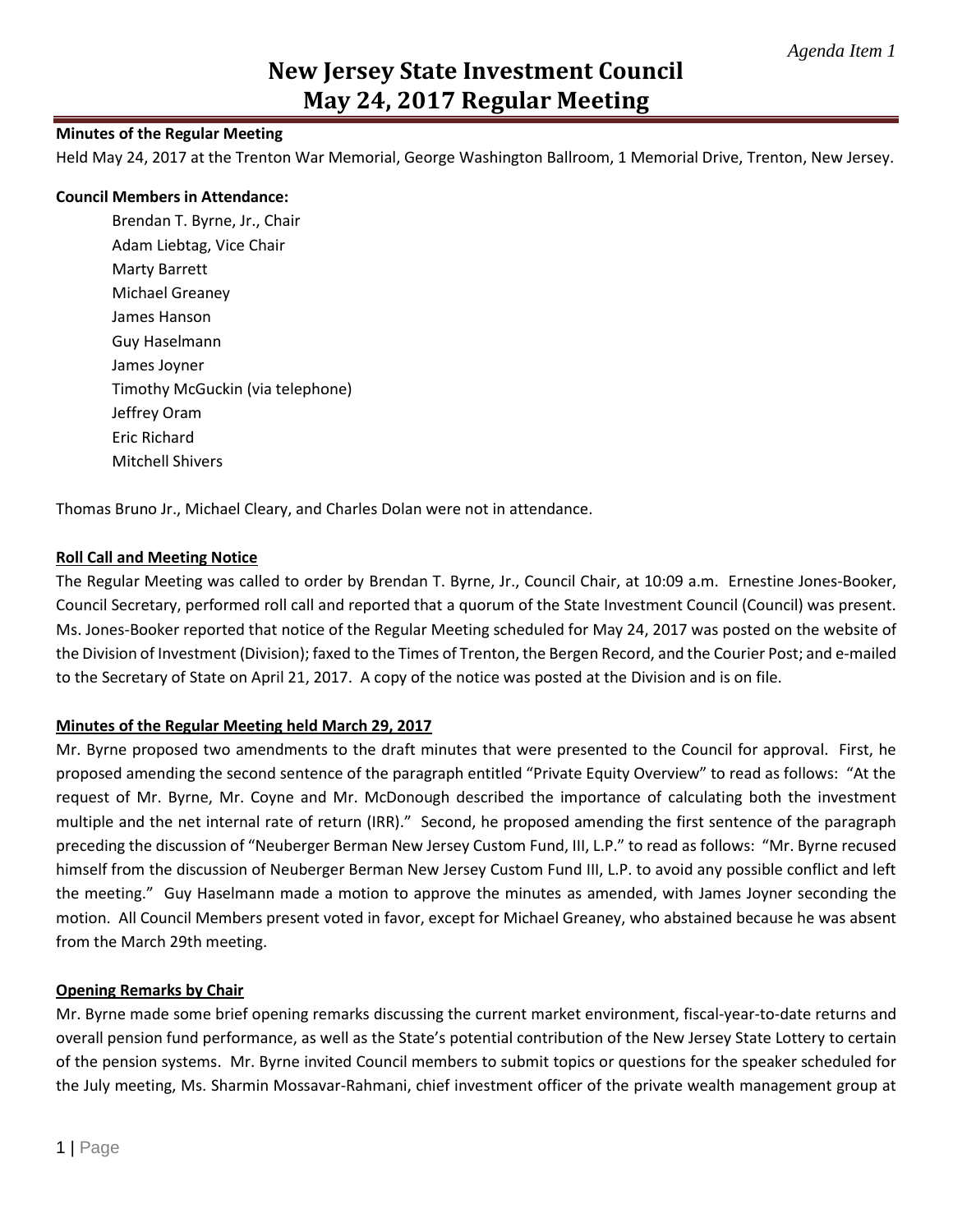Goldman Sachs. Finally, Mr. Byrne noted the sudden passing of the State's Chief Economist, Dr. James Wooster, and offered his condolences and sympathy to Dr. Wooster's family and colleagues.

### **Appointment of Audit Committee Member**

Mr. Byrne announced his appointment of Charles Dolan to the Audit Committee.

### **Director's Report/Updates**

Director Christopher McDonough presented the Director's Report, reviewing capital markets, pension fund performance and current asset allocation. Mr. Haselmann asked the Division to provide an analysis comparing market returns in the current Quantitative Easing environment to historical market returns during periods of similar GDP growth in a non-QE environment.

Mr. McDonough reported to the Council that Senate Bill 3040, transferring investment authority over PFRS assets, had been conditionally vetoed by the governor on May 8, 2017. Mr. Byrne acknowledged the work of Division staff in preparing for various scenarios with respect to the transfer of PFRS assets. Mr. McDonough also informed the Council of the retirement of International Equity Portfolio Manager Karen Paardecamp, effective June 1, 2017. Mr. Byrne thanked Ms. Paardecamp for her years of service and wished her well in retirement. Marty Barrett and Mr. Haselmann inquired regarding the status of discussions regarding raises for Division staff, to which Mr. Byrne responded that the Council's concerns had been expressed clearly but there had been no concrete progress to date.

Pursuant to the Council's Alternative Investment Modification Procedures, Mr. McDonough notified the Council of a change in the general partner of NJDOI/GMAM Core Plus Real Estate Investment Program, L.P. (now NJDOI Core Plus Real Estate Investment Program, L.P.) and NJDOI/GMAM Opportunistic Real Estate Investment Prograrm, L.P. (now NJDOI Opportunistic Real Estate Investment Program, L.P.) in April 2017.

### **Fiscal Year 2018 Annual Investment Plan and Policy Benchmark**

Mr. McDonough summarized the IPC's discussion of the Fiscal Year 2018 Annual Investment Plan at its April meeting. Mr. McDonough also provided an update on the Division's progress toward meeting the 6% hedge fund target that was part of the Fiscal Year 2017 Annual Investment Plan. Mr. McDonough stated that the Division was recommending modest adjustments to the policy benchmark for Fiscal Year 2018, with adjusted weightings based on the ongoing reduction of the hedge fund portfolio. Deputy Director Corey Amon analyzed the outlook for various asset classes.

In response to a question from Mr. Haselmann regarding Mr. McDonough's forward-looking investment themes, Mr. McDonough noted that these themes would result in relatively modest overweights and underweights to the existing Fiscal Year 2017 target allocations, and did not require adjustments for Fiscal Year 2018 allocations, as the approved ranges provide ample flexibility. Mr. Haselmann emphasized the importance of carefully assessing risks, and suggested that funding levels and depletion dates may eventually necessitate a change in mission from maximizing returns to preserving capital. Eric Richard echoed Mr. Haselmann's concerns regarding the health of the pension system and noted in particular the inadequate funding level for the Judicial Retirement System. Mr. Byrne responded that it was difficult to factor in depletion dates given the unknown status of various funding proposals, and therefore thought it appropriate to continue the current allocation until more information became available. Mr. Barrett inquired whether assets of the Police and Firemen's Retirement System were being invested using the same allocation as that of less funded systems. Mr.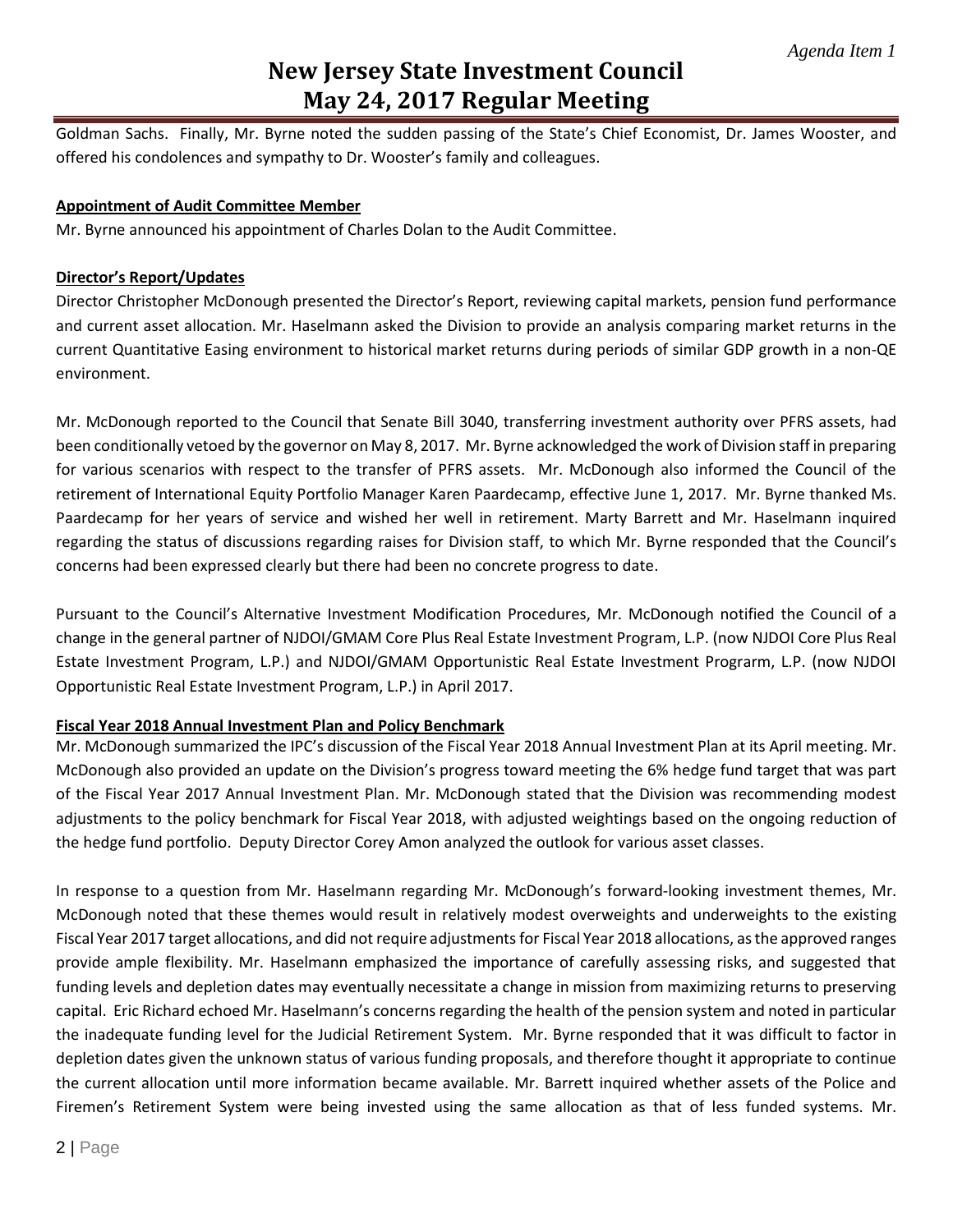McDonough responded that was generally the case, except for a portion of the PFRS assets that were used to fund the PFRS mortgage program.

Vice Chair Adam Liebtag expressed dissatisfaction with the Council's failure to advocate for more employer contributions, arguing that no asset allocation strategy will be successful without more funding from the employers. Mr. Haselmann cited his 2012 paper on the actuarial assumption as an example of the Council commenting on non-investment issues relating to the pension fund, and further noted that there may be a certain crisis funding level below which taking any risk may be imprudent and the most prudent strategy is to take no risk in order to delay the depletion date as long as possible. Mr. Barrett asked whether the Division had calculated how much extra money would be in the pension fund if the full contributions required by the actuary had been made from the beginning. Mr. Byrne responded that such a calculation would not be particularly helpful, given the number of assumptions that would need to be made, but agreed that the continued lack of contributions would impair the Council's flexibility to optimize its investment strategy.

Mitchell Shivers made a motion to approve the annual investment plan for FY18, with Mr. Oram seconding the motion. All Council members present voted in favor, with the exception of Mr. Richard and Mr. Haselmann who both opposed the motion. Mr. Oram made a motion to adopt the proposed policy benchmarks for FY18, which motion was seconded by Mr. Joyner. All Council members present voted in favor of the motion, with the exception of Mr. Haselmann who abstained.

### **Investment Objective Survey**

Kristen Doyle of Aon Hewitt Investment Consulting presented a preview of the investment objective survey that will be distributed to Council members and the senior investment team at the Division. Ms. Doyle discussed the purpose of the survey, how it would be conducted, and how data gathered from responses would be utilized. Mr. Byrne commented that the responses would depend on the wording of questions and asked that wording be carefully selected. Mr. Shivers concurred with Mr. Byrne's recommendation. Ms. Doyle stated that the survey would provide for qualitative responses and also invited participants to utilize the option to respond via telephone interview. To Mr. Byrne's question about timing, Mr. McDonough stated that the Division's goal was to present the survey results at the next SIC Meeting.

Mr. Barrett recommended that the Council's bylaws be reviewed to ensure that they permit attendance via telephone. Mr. Byrne responded that the Division will review the bylaws to determine if any changes were necessary.

### **Real Estate Investment**

## *Hammes Partners III, L.P.*

Kevin Higgins of the Division presented an investment of up to \$50 million in Hammes Partners III, L.P., a fund focused on the acquisition and development of medical office buildings and ambulatory care centers across the United States. Mr. Higgins discussed the Division's investment thesis and the terms of the investment. Mr. Byrne reported that the IPC had reviewed the investment and was satisfied that appropriate and adequate due diligence had been performed.

## **Private Equity Investment**

## *Onex Partners V L.P.*

Michael Pascucci of the Division and Michelle Davidson of TorreyCove Capital Partners presented an investment of up to \$100 million in Onex Partners V, L.P., a private equity fund focusing on control investments in businesses in the United